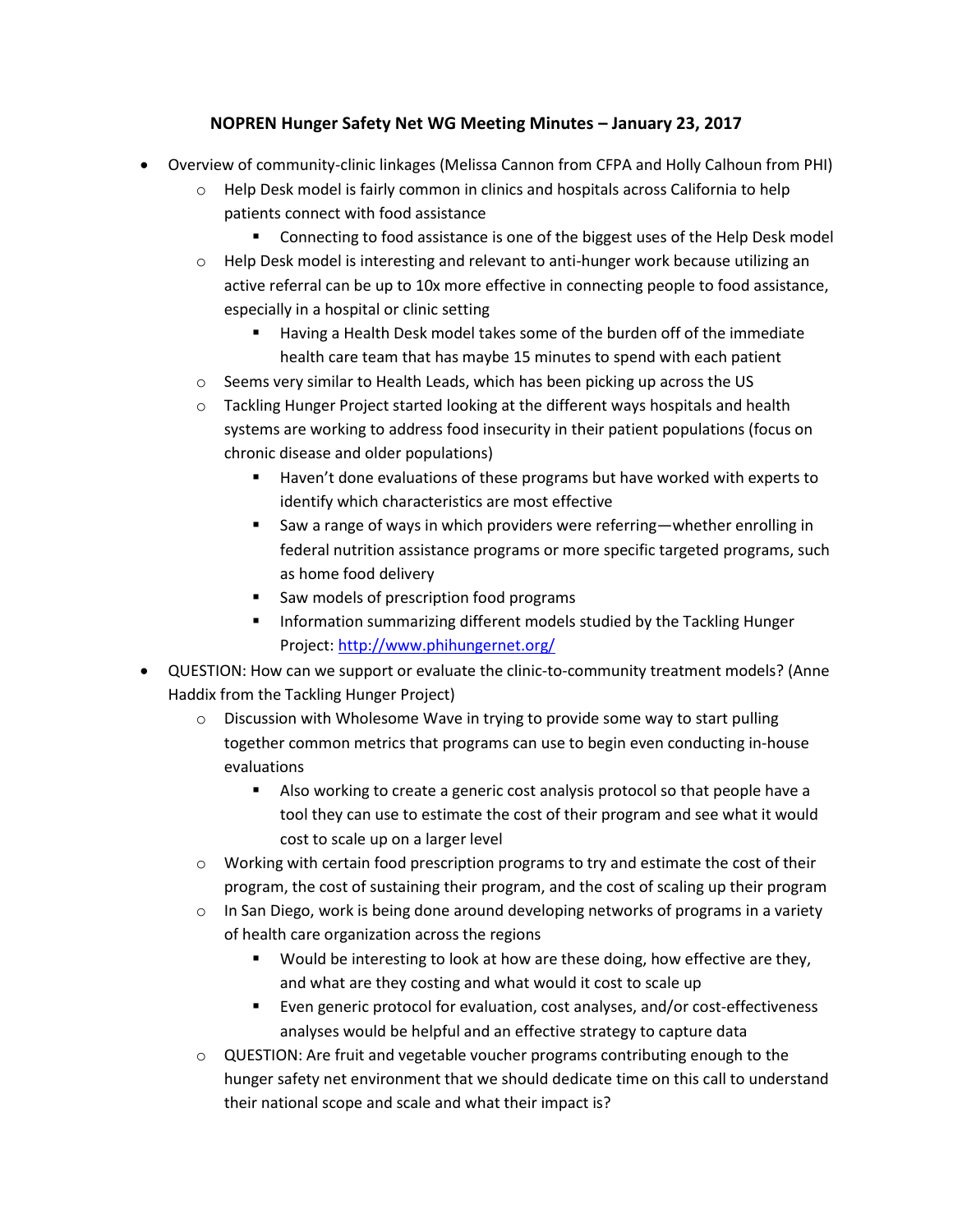- Wholesome Wave already has a learning collaborative of prescription fruit and vegetable programs across the U.S.; they are all healthcare-community partnerships but not all 100% focused on food security
	- Clear that programs can be scaled up to offer their services to a wider group than the food insecure; may actually end up capturing more food insecure patients than if these programs just target food insecure patients
		- o i.e. in Philadelphia, Medicaid patients are on Medicaid managed care programs; one provider in that program thinking about offering the service as part of the package patients part of managed care program would get
			- **Great opportunities through Medicaid managed care** programs or Medicaid waivers in other states!
- $\circ$  Health Leads shifted their model because many centers just can't afford to pay Health Leads to set up a community resource center
	- Lot of clinics trying to do it on their own because don't have the resources
	- At Connecticut Mental Health State Facility, Marydale and colleagues trying to set up a community resource center themselves
		- Conducting a study in one department where food insecurity screening will be conducted directly by physicians; using and testing the database for New Haven: Get Connected New Haven
	- Seems like organizations really would like common evaluation metrics; would also encourage other organizations and clinics to start these programs
- $\circ$  New York State: Standard evaluation metrics would be really useful because these risk assessments are being developed in a very piecemeal fashion
	- This adds an administrative burden on community-based organizations to keep track of all the different referral tools and risk assessments and difficult for these organizations to establish any sort of baseline
	- Delivery System Reform Incentive Payment Model designed to reduce hospitalizations by 25% across the state; hospital systems are charged with referring patients out to the community for social needs, including food insecurity
		- Each hospital is using a different community resource tool
		- Many of the resources end up being a "phonebook" of sorts rather than an automated referral
			- o What risk assessments and referral tools to suggest as national models?
			- o Do the hospitals know enough about their community resources to include them on the referral list?
			- o Do the hospitals know which questions to ask?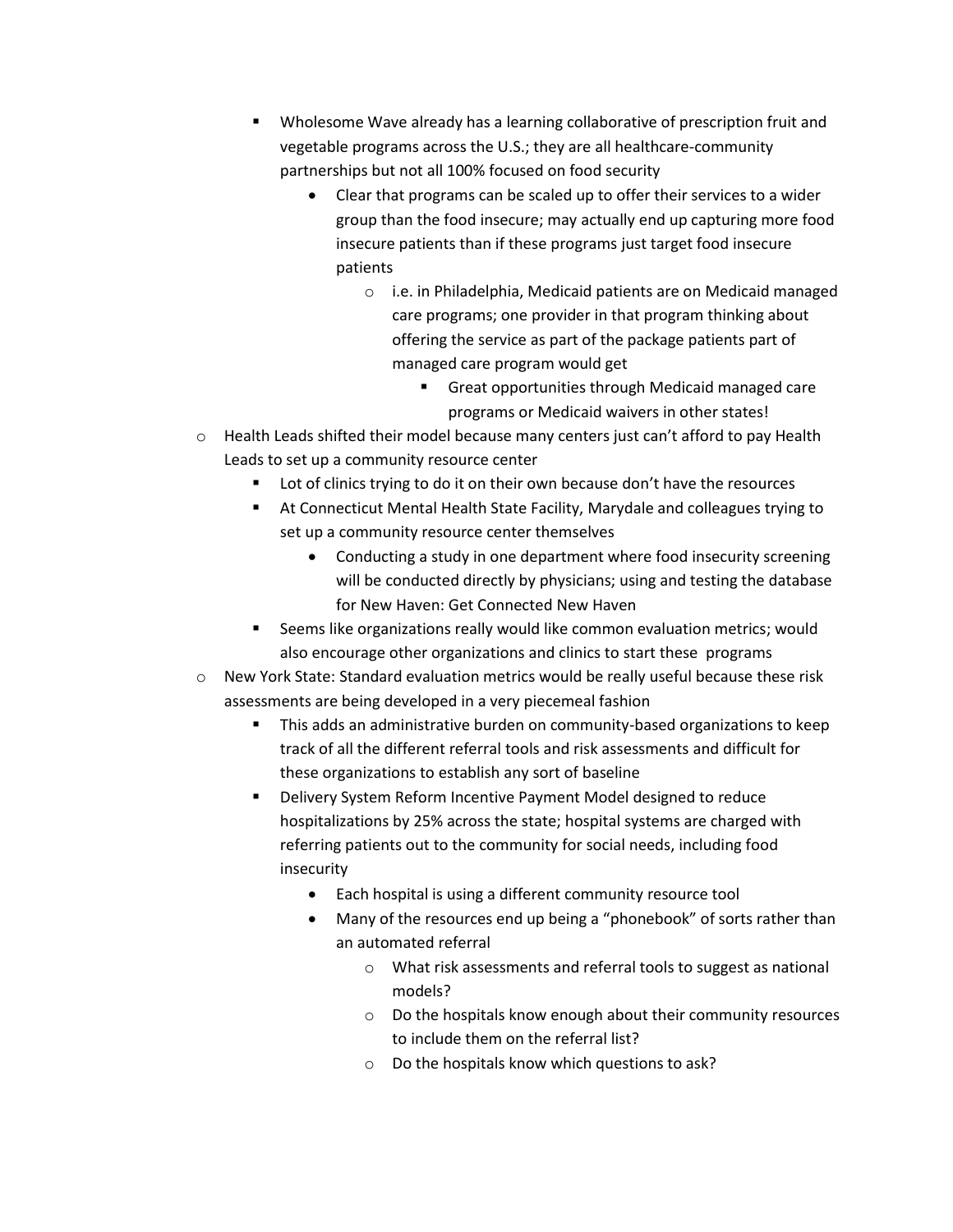- How do we screen and refer without adding too much additional burden to hospital staff?
- o Will talk offline about opportunities for collaboration, synergy, etc.
- QUESTION: Are there any clinic-to-community referral programs that have been established in rural areas?
	- $\circ$  PHI did identify a few models in rural settings; Holly Calhoun can send more information out if anyone is interested
	- $\circ$  Karen Webb is conducting a study of 15 rural and remote food banks in CA; food banks in rural areas are unable to meet all of the need, especially for people with special health needs
		- For offline/future conversation: should we dedicate some time on these calls for discussion of evaluation of food insecurity interventions in rural areas?
- QUESTION: Are there any clinic-to-community referral programs that are utilizing dieticians, specifically for education as well as referral?
	- $\circ$  From Tackling Hunger Project, there is an upcoming paper regarding the projects that are considered well on their way to needing and wanting a more rigorous evaluation; one of the characteristics identified is who is conducting the referrals and whether that is combined with some educational component
- QUESTION: In all the work people have done in developing these models, have any concerns around liability come up? For example, you screen for food insecurity and patient is food insecure but there are concerns that your referral system is not robust enough to cover potential liability related to a positive screen.
	- $\circ$  No one has heard it come up in the context of liability but Dr. Garg wrote a Viewpoint in JAMA regarding the unintended consequences about food insecurity screening and in the following issue, Laura Gottlieb and a few other physicians responded *(Viewpoint and responses are attached to the email)*
	- $\circ$  Evaluation can help deal with the issues and understand what is robust, when to screen/refer and when not to, etc.
	- $\circ$  Last spring, Memorial Hospital (which conducts passive screening) considered applying for funding to establish bridge organizations through CMS
		- **EXECT** Liability issue didn't come up but decided not to move towards active screening due to the lack of community resources to refer to
	- $\circ$  Potential future meeting: a conversation with Harvard's Center for Health, Law and Policy about the legal repercussions of screening/referrals that would include both liability and HIPAA issues
		- Likely do not need a business associates agreement
		- **Dens up additional legal issues when fruit and vegetable programs are called** "prescription" programs
		- Is there a policy that can be put in place that can mitigate fears of the healthcare community around HIPAA and liability? What are the barriers to